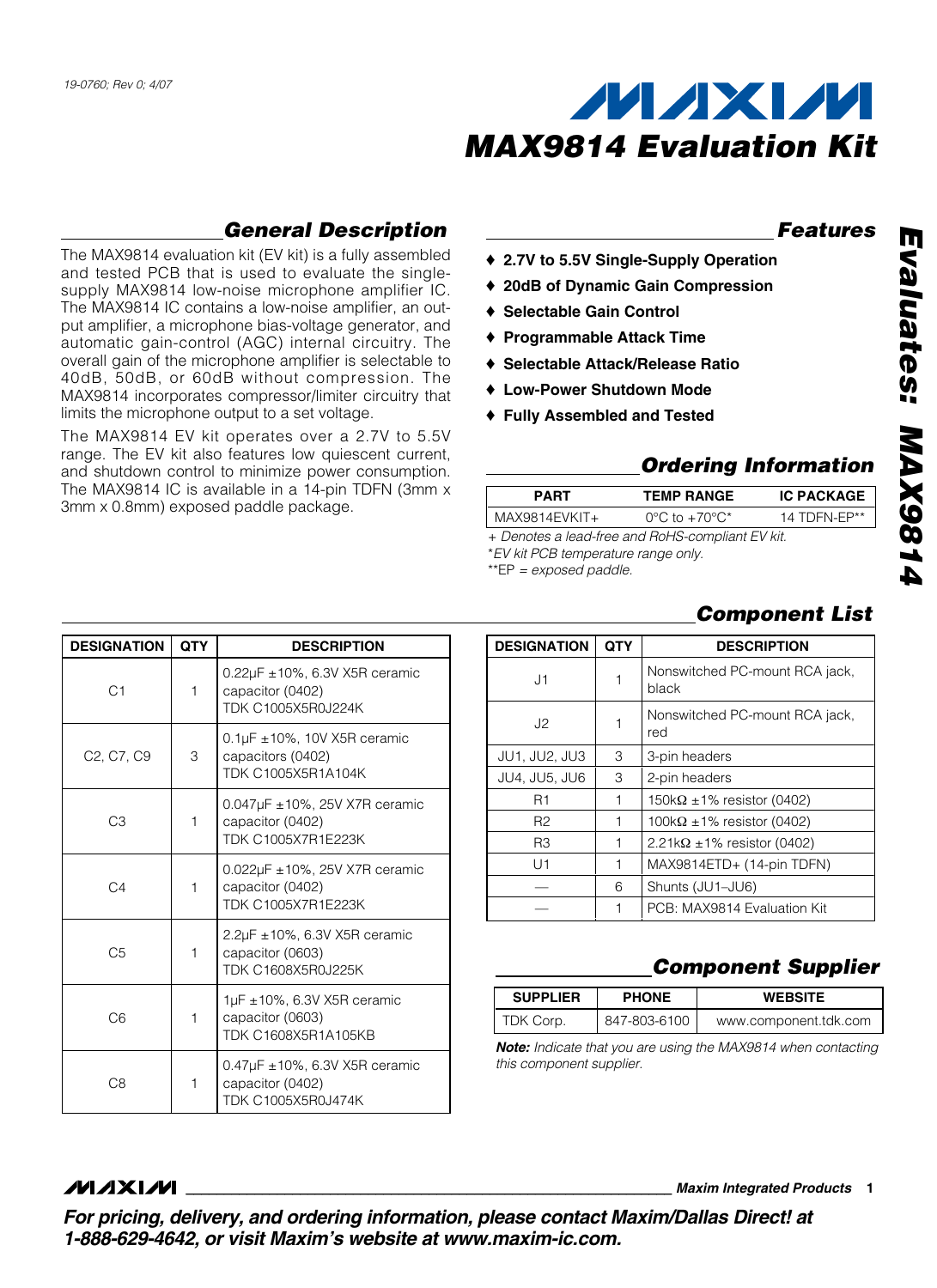# **MAX9814 Evaluation Kit**

# **Quick Start**

#### **Recommended Equipment**

- 5V 200mA power supply
- Function generator
- Digital multimeter (DMM)
- **Oscilloscope**

#### **Procedure**

The MAX9814 EV kit is fully assembled and tested. Follow the steps listed below to verify board operation. **Caution: Do not turn on the power supply until all connections are completed:**

- 1) Verify that shunts are installed across pins 1-2 of jumpers JU1 (MAX9814 enabled), JU2 (gain =  $40$ dB), and JU3 (attack/release ratio = 1:2000).
- 2) Verify that a shunt is not installed across jumpers JU4, JU5, JU6 (attack time ≈ 53µs).
- 3) Set the power supply to 5V.
- 4) Set the function generator's output for a sine wave with 10mVP-P, 1kHz frequency, and 0V offset.
- 5) Turn off the power supply and function generator.
- 6) Connect channel 1 of the oscilloscope to the MIC\_IN pad and channel 2 of the oscilloscope to the MIC\_OUT pad. Connect the ground leads of the oscilloscope to the respective SGND\_ pads.
- 7) Connect the 5V terminal of the power supply to the VCC pad and the ground terminal of the power supply to the GND pad.
- 8) Connect the positive output of the function generator to the MIC\_IN pad on the EV kit and the ground lead of the function generator to the SGND\_IN pad.
- 9) Connect the positive terminal of the digital multimeter to the TH pad and the ground terminal to the GND pad.
- 10) Turn on the power supply.
- 11) Verify that the TH voltage is approximately 800mV.
- 12) Turn on the function generator.
- 13) Using the oscilloscope, verify that the signal at the MIC\_OUT pad is 1VP-P.
- 14) Increase the function generator to 50mVP-P.
- 15) Verify that MIC\_OUT amplitude is 1.6VP-P.

# **Detailed Description**

The MAX9814 EV kit is used to evaluate the MAX9814 low-noise microphone amplifier IC, which is designed for single-supply applications. The power supply must provide a minimum 200mA to the MAX9814 EV kit, which has an operating range of 2.7V to 5.5V.

The MAX9814 IC contains a low-noise amplifier, a variable gain amplifier (VGA) with automatic gain control, an output amplifier, and a microphone bias-voltage generator. The low-noise preamplifier gain is fixed to a 12dB gain, while the VGA has a dynamic gain from 0dB to 20dB and the output amplifier has gains of 8dB, 18dB, and 28dB. Without compression, the sum of all of the gain blocks result in an overall gain of 40dB, 50dB, or 60dB. The MAX9814 IC incorporates attack-/holdand-release timing circuitry that limits the MICOUT pin to a set voltage.

The MAX9814 compression circuitry monitors MICOUT and limits the peak voltage to TH. Gain compression is realized by the VGA, which automatically adjusts its gain to keep the output voltage peak equal to the set threshold. The VGA has 20dB of dynamic gain, which results in a maximum gain compression of 20dB. The amplifier overall gain, with the AGC disabled, can be set to 40dB, 50dB, or 60dB using jumper JU2. With the AGC on and the output voltage fully compressed, the overall gain will be 20dB, 30dB, or 40dB.

The amplifier's output is compressed when the peak voltage amplitude at MICOUT exceeds the voltage set at TH. The MAX9814 EV kit compression threshold is preset at 800mV. A custom threshold voltage can be programmed using resistors R1 and R2, and the 2V microphone bias output MICBIAS. Removing resistor R1 and applying a voltage source at the TH pad can also externally control the MICOUT threshold.

The input signal can either be applied to the RCA jack J2, or a microphone can be connected between the MIC\_IN and SGND\_IN pads. The 2V microphone bias MICBIAS is connected to the MIC\_IN node via R3.

The MAX9814 attack time and attack/release ratio are set through jumpers JU3–JU6.

#### **Jumper Selection**

#### **Shutdown**

Jumper JU1 controls the shutdown mode of the MAX9814 EV kit . The shutdown function can be activated on the EV kit by installing a shunt across pins 2-3. The shutdown function can also be controlled by

**MAXIM**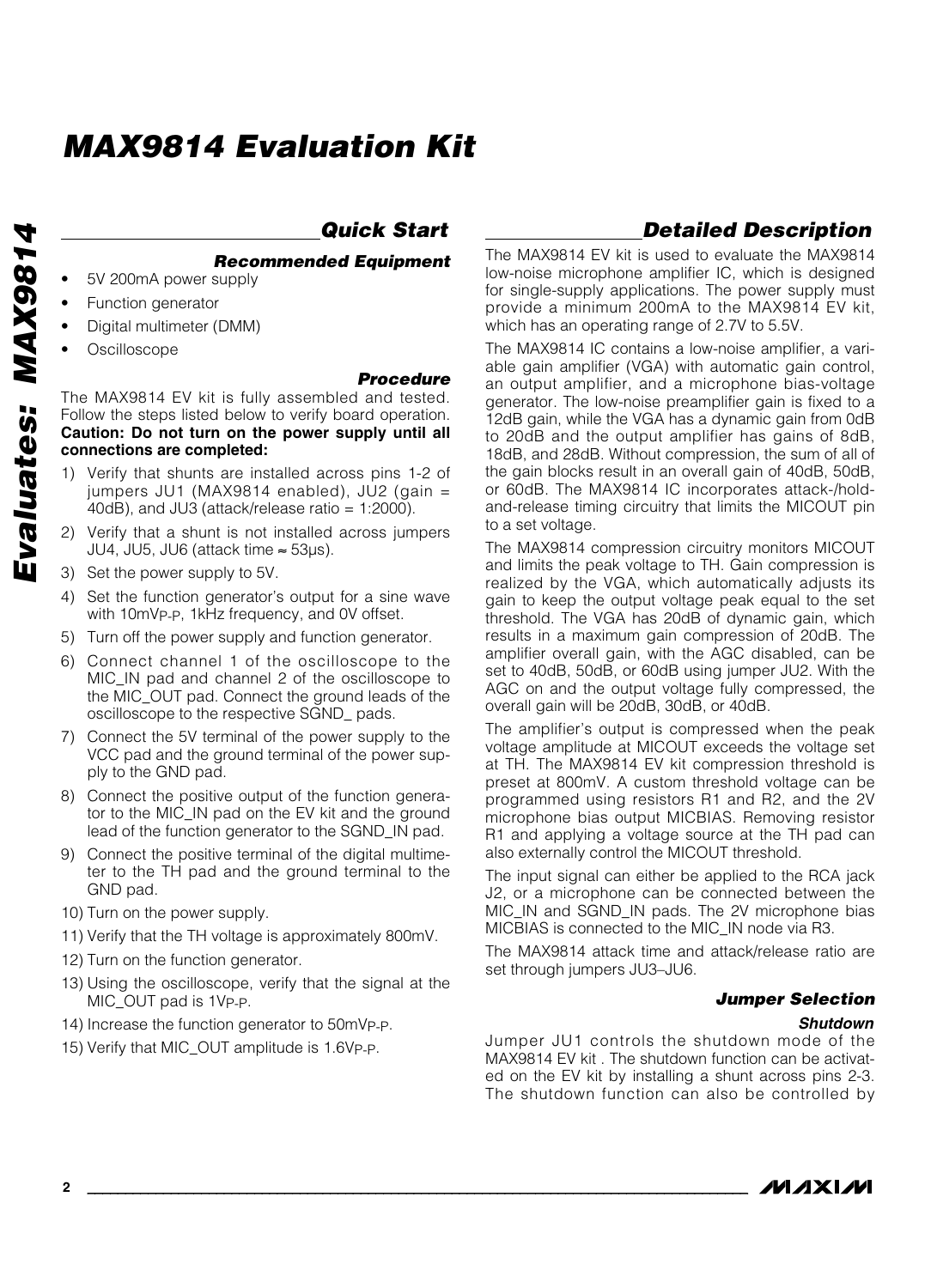# **MAX9814 Evaluation Kit**

removing the shunt on jumper JU1 and connecting an external controller to the SHDN pad. See Table 1 for jumper JU1 shutdown configurations.

**Table 1. Shutdown Configuration (JU1)**

| <b>SHUNT POSITION</b> | <b>SHDN PIN</b>  | <b>EV KIT FUNCTION</b>                |
|-----------------------|------------------|---------------------------------------|
| $1-2$                 | Connected to VCC | MAX9814 enabled                       |
| $2 - 3$               | Connected to GND | MAX9814 disabled                      |
|                       | Not connected    | SHDN driven by<br>external controller |

#### **Gain Control**

The MAX9814 maximum signal gain can be configured to 40dB, 50dB, or 60dB. Jumper JU2 selects the overall gain for the MAX9814 EV kit. See Table 2 for jumper JU2 gain control configurations.

**Table 2. Gain Control Configuration (JU2)**

| <b>SHUNT</b><br><b>POSITION</b> | <b>GAIN PIN</b>  | <b>MAXIMUM GAIN</b><br>(dB) |
|---------------------------------|------------------|-----------------------------|
| $1-2$                           | Connected to VCC | 40                          |
| $2 - 3$                         | Connected to GND | 50                          |
|                                 | Not connected    | ണ                           |

#### **Attack/Release Ratio Setting**

Jumper JU3 sets the ratio of the attack time to the release time of the MAX9814 AGC circuit to ratios of 1:500, 1:2000, and 1:4000. See Table 3 for configuring the desired attack/release ratio using jumper JU3 position.

### **Table 3. Attack/Release Ratio Configuration (JU3)**

| <b>SHUNT</b><br><b>POSITION</b> | <b>ATTACK/RELEASE</b><br><b>PIN</b> | <b>ATTACK/RELEASE</b><br><b>RATIO</b> |
|---------------------------------|-------------------------------------|---------------------------------------|
| $2 - 3$                         | Connected to GND                    | 1:500                                 |
| $1-2$                           | Connected to VCC                    | 1:2000                                |
|                                 | Not connected                       | 1:4000                                |

Jumpers JU4, JU5, and JU6 configure the attack time. Capacitor C4 sets the attack time to 53µs. To increase the attack time, configure the shunts on JU4, JU5, and/or JU6, which change the total capacitance connected at the MAX9814 CT pin. See Table 4 for jumpers JU4, JU5, and JU6 configurations. Table 5 lists the attack/release times. The attack time can be estimated using the following equation:

#### tAttack  $≈ 2400 * CCT$

where C<sub>CT</sub> is in farads and the total connected capacitance.

## **Table 4. Attack Time Configuration (JU4, JU5, and JU6)**

| <b>JU4 SHUNT POSITION</b> | <b>JU5 SHUNT POSITION</b> | <b>JU6 SHUNT POSITION</b> | <b>CT PIN CAPACITANCE</b><br>(µF) | <b>ATTACK TIME</b><br>(µs) |
|---------------------------|---------------------------|---------------------------|-----------------------------------|----------------------------|
| Not installed             | Not installed             | Not installed             | 0.022                             | 53                         |
| Installed                 | Not installed             | Not installed             | 0.069                             | 166                        |
| Installed                 | Installed                 | Not installed             | 0.169                             | 406                        |
| Installed                 | Installed                 | Installed                 | 0.389                             | 937                        |

## **Table 5. Attack/Release Times**

| <b>ATTACK TIME</b> | <b>RELEASE TIMES (ms)</b> |        |        |
|--------------------|---------------------------|--------|--------|
| $(\mu s)$          | 1:500                     | 1:2000 | 1:4000 |
| 53                 | 26.4                      | 105.6  | 211.2  |
| 166                | 83                        | 332    | 664    |
| 406                | 203                       | 812    | 1624   |
| 937                | 468                       | 1874   | 3748   |

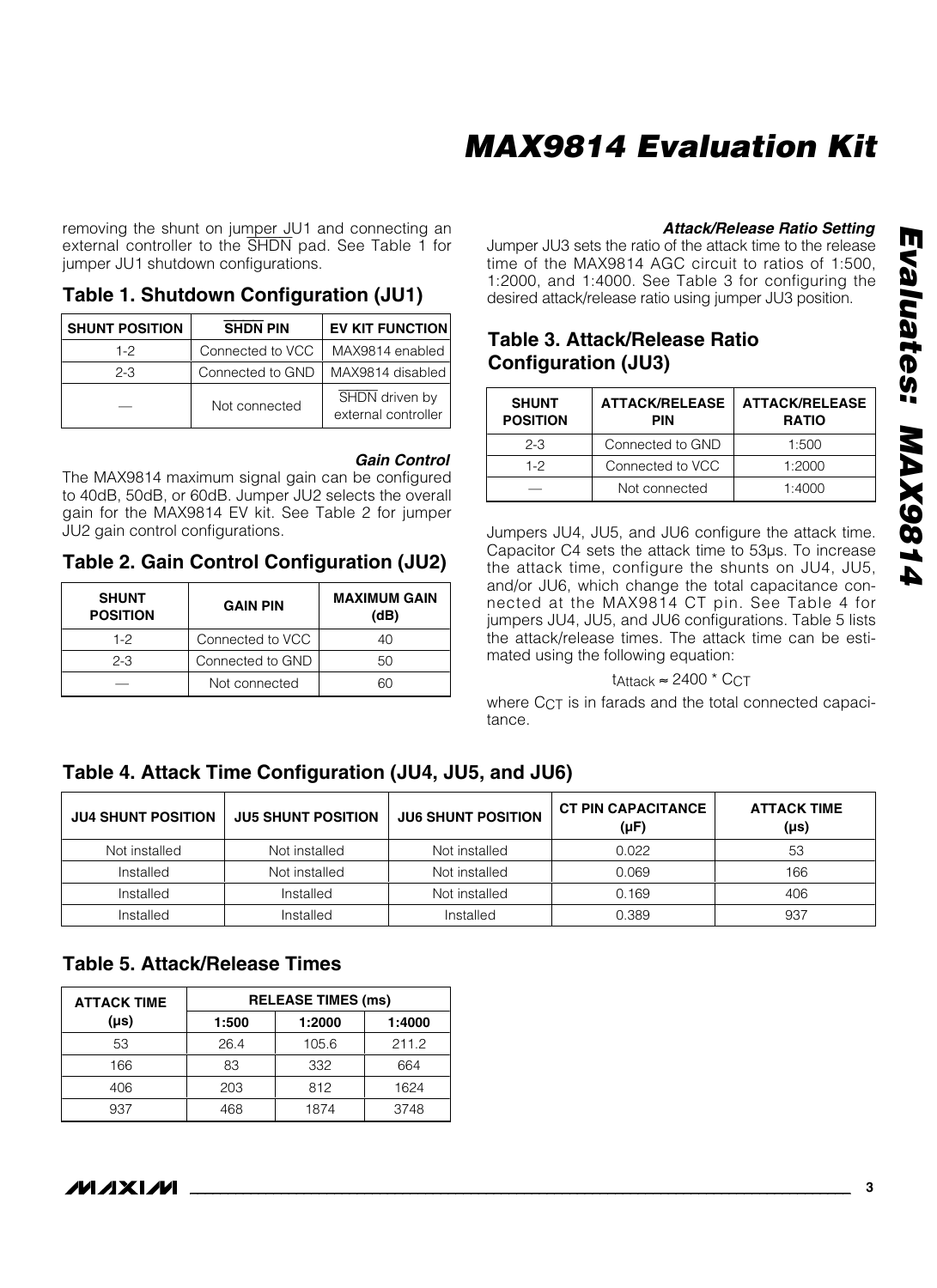# **MAX9814 Evaluation Kit**





Figure 1. MAX9814 EV Kit Schematic

**MAXIM**